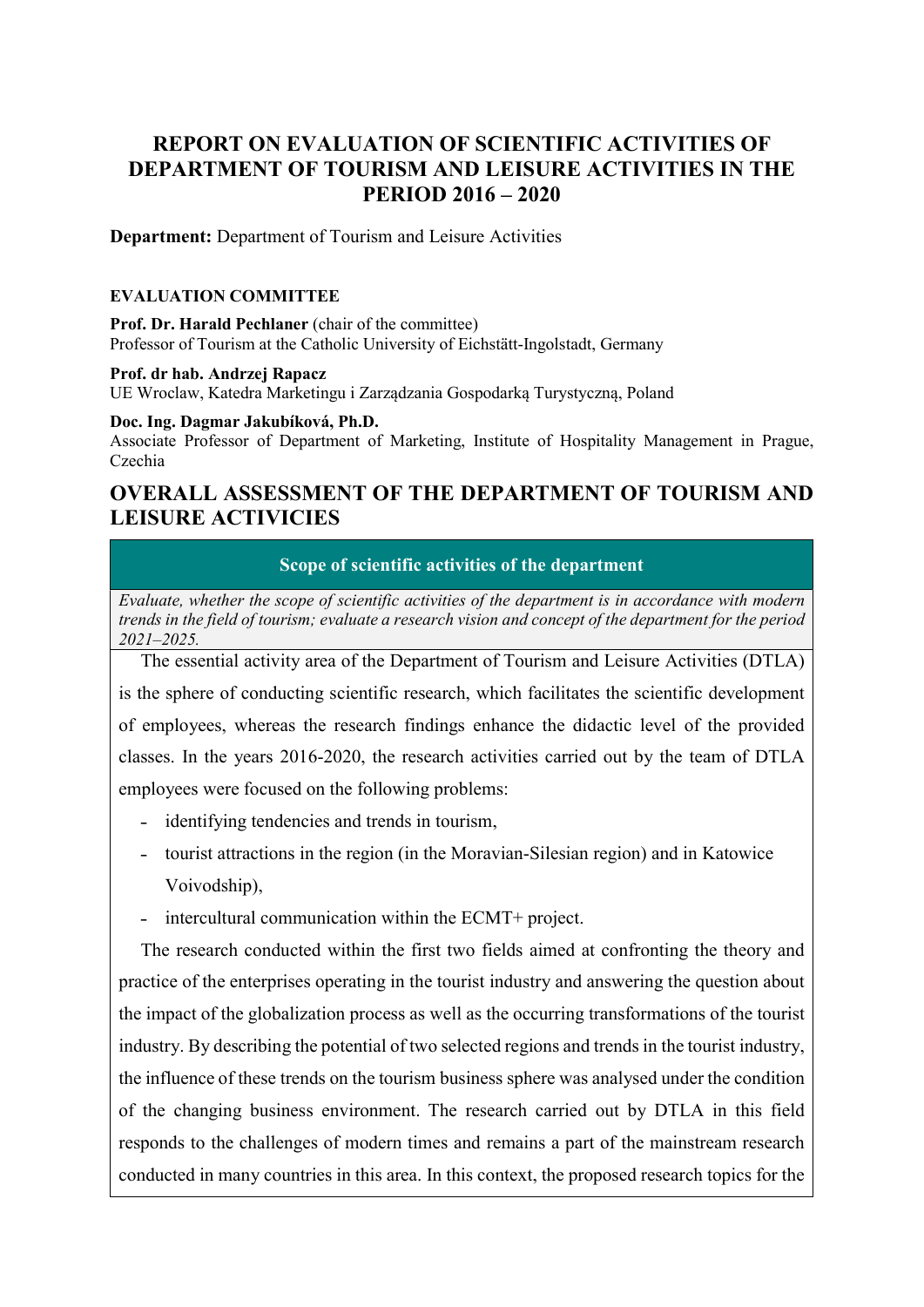next period, i.e. 2021-2025, should be assessed very positively. The research on trends in tourism carried out so far has an international dimension, as it will cover the selected countries of V 4, and moreover, will be extended by the issues of innovation in tourism. The problems of innovation in tourism are of enormous importance for the functioning of this sector under the condition of fierce competition (at its various levels) and also for the entities in this sector and tourist regions which enter the phase after the COVID-19 pandemic. All sectors of the tourist industry (travel agencies), accommodation and catering facilities, information, sports, culture and promotion centres are facing new challenges. The research planned for 2021-2025 is supposed to respond to the challenges encountered by the tourist industry (in Czech Republic), as well as to propose the activities important for the tourism business sphere.

An important area of DTLA's research activity will be the research conducted in cooperation with the Institute of Interdisciplinary Research, the Business Gate, AHRCZ for the business sphere entities, namely Moravian-Silesian Tourism, s.r.o. and Darkov spa. It will concern the needs of the tourism market participants and customer satisfaction. The research will be of an application nature, which emphasizes its cognitive and functional value.

The new research area of DTLA employees will be devoted to the issues of communication in tourism. It will focus on the communication strategies used by hotels, with particular emphasis on using hotel web portals and the web pages, as well as identifying the communication level used by the selected tourism enterprises. The results of these studies will take the form of recommendations related to the communication strategies used in tourist enterprises for communication with their clients.

An element of this project will refer to the research of crisis communication and the behaviour of people in crises. These problems are particularly up-to-date in the period of the COVID-19 pandemic, and also in the post-pandemic period. Special attention will be paid to the topic of crisis and failure of communication in tourism and its cultural aspects.

The problem of cultural identity is also included within the framework of the research proposed for the years 2021-2025. It is highly important for EU countries to meet contemporary challenges by implementing the policy of openness to refugees, multiculturality policy (in terms of education, social and cultural policy) and the readiness of their societies. This issue remains part of the research interests of some DTLA employees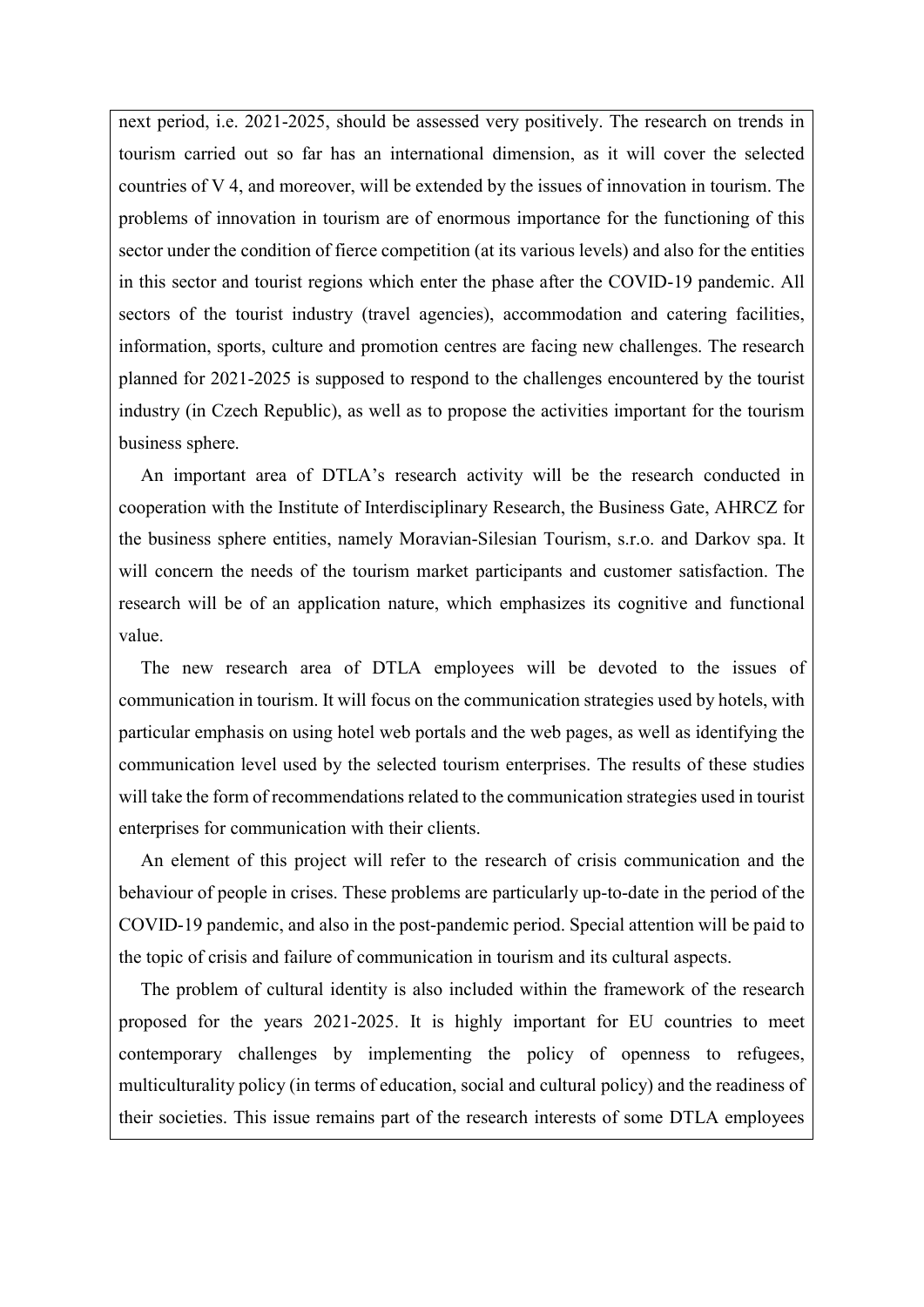and should result not only in their further scientific development, but also in expanding the interest and knowledge related to this subject matter.

The suggested research concept for the years 2021-2025 corresponds well to the profile of interests of DTLA employees, it will serve their further professional development, enriching the content of the subjects proposed within the academic curriculum. Taking into account the expected results of implementing the assessed research projects, they will also have an application-oriented dimension, primarily for the tourist industry of the Czech Republic.

In general, the Department has a lot of potential that has not been achieved as of yet. Currently, there is a division between the activities to tourism and to the languages. Both areas would create a unique combination that needs to be developed. On the one hand, the team of the languages Department could help publishing high-quality English papers in tourism, on the other hand it will be important to expand the area of "communication in tourism" as shown in the 2021-2025 program. This can only work in close cooperation between the departments of tourism and languages. This is a scientific challenge not only in scientific matters, but also in terms of the management and leadership of the Department. The Department needs to take the development of the organisation and human resources seriously over the next few years. Motivational programs and incentives should be added to these organisational goals. The development of cooperation competencies between tourism and languages is particularly important; in addition, the cooperation between the DTLA and other departments of the faculty, such as the Department of Business Economics and Management, needs to be expanded in order to be visible and proof the necessity of applied tourism sciences in the faculty. Furthermore, the cooperation between the Department and the regional tourism economy needs to be intensified. Therefore, in addition to the abovementioned, the following must be considered:

- 1. Research on tourism and culture, particularly industrial culture and industrial history. The history of the region and its former role in mining as well as the challenges of the transformation should be included into tourism research.
- 2. Tourism research should be stronger embedded in the research on sustainable regional development. This will also benefit the visibility of the university within the region.
- 3. Stronger connection between tourism and entrepreneurship / startup management: the region is in a state of a great transformation; it is important to also foster the independence of young people in the tourism industry.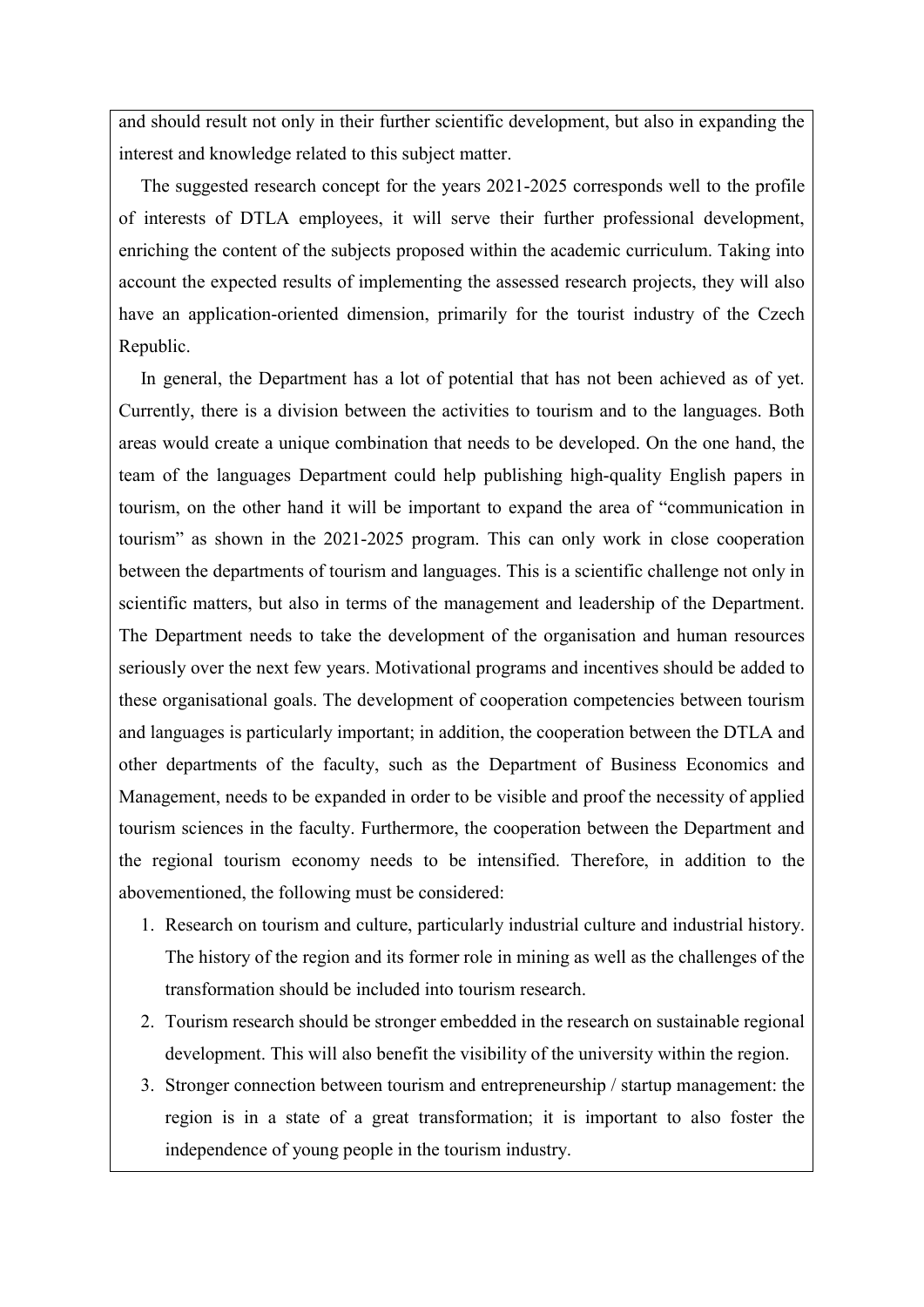To sum it up, the department needs to ensure that those researchers who have a great potential and are motivated to do research, will receive stronger support. For that, they need to be free of administrative tasks. Young PhD students bear a great motivation while assistant professor make the department stronger; together with those who primarily teach, it should be possible to create a competitive department.

## Quantity and quality of publication activities

Evaluate quantity and quality of publication outputs, e.g. whether research results are published in international scientific journals listed in WoS or SCOPUS databases; evaluate proportion of papers published in journals with high influence in the relevant field of science (e.g. journals with a high AIS score)

The quantitative and qualitative assessment of the publishing activity presented by the Department of Tourism and Leisure Activities is not clear cut. It results, on the one hand, from the decreasing number of publications of DTLA employees in the years 2016–2020 (a decrease by 60% compared to the base year, i.e. 2016), and, on the other hand, from the lack of publications in international scientific journals with impact factor (Jimp). The reasons for this situation can be found in the assessment methodology of science and research of the Ministry of Education. In the years 2016-2017, scientific publications of DTLA employees appeared primarily in post-conference materials (articles in conference proceedings), which was in line with the binding assessment methodology of publishing activities (at that time). The introduction of a new assessment methodology by the Ministry of Education, Youth and Sports in 2017 reduced the interest in the publication of scientific articles in conference proceedings in favour of the publications in the journals indexed in Scopus or Web of Science. The need to publish articles in the journals with impact factor should be considered urgent. When assessing the DTLA research plan for the years 2021-2025, their subject matter and the significant participation in the implemented projects of foreign universities (DTLA's partners), it can be assumed that during this period valuable scientific publications will appear, taking into account the advanced methodology, which will result in a clear quantitative increase, and, above all, a qualitative improvement of the publication activities. Such a concept of scientific and research activities should be considered highly desirable. It will also contribute to an increase in the number of publications in international journals with high impact factor.

The proposed topics for the period from 2021 to 2025 sound interesting. However, as mentioned above, the organisational course needs to be set in order to achieve the thematic goals. This is the only way to create a motivation for implementation at the Department.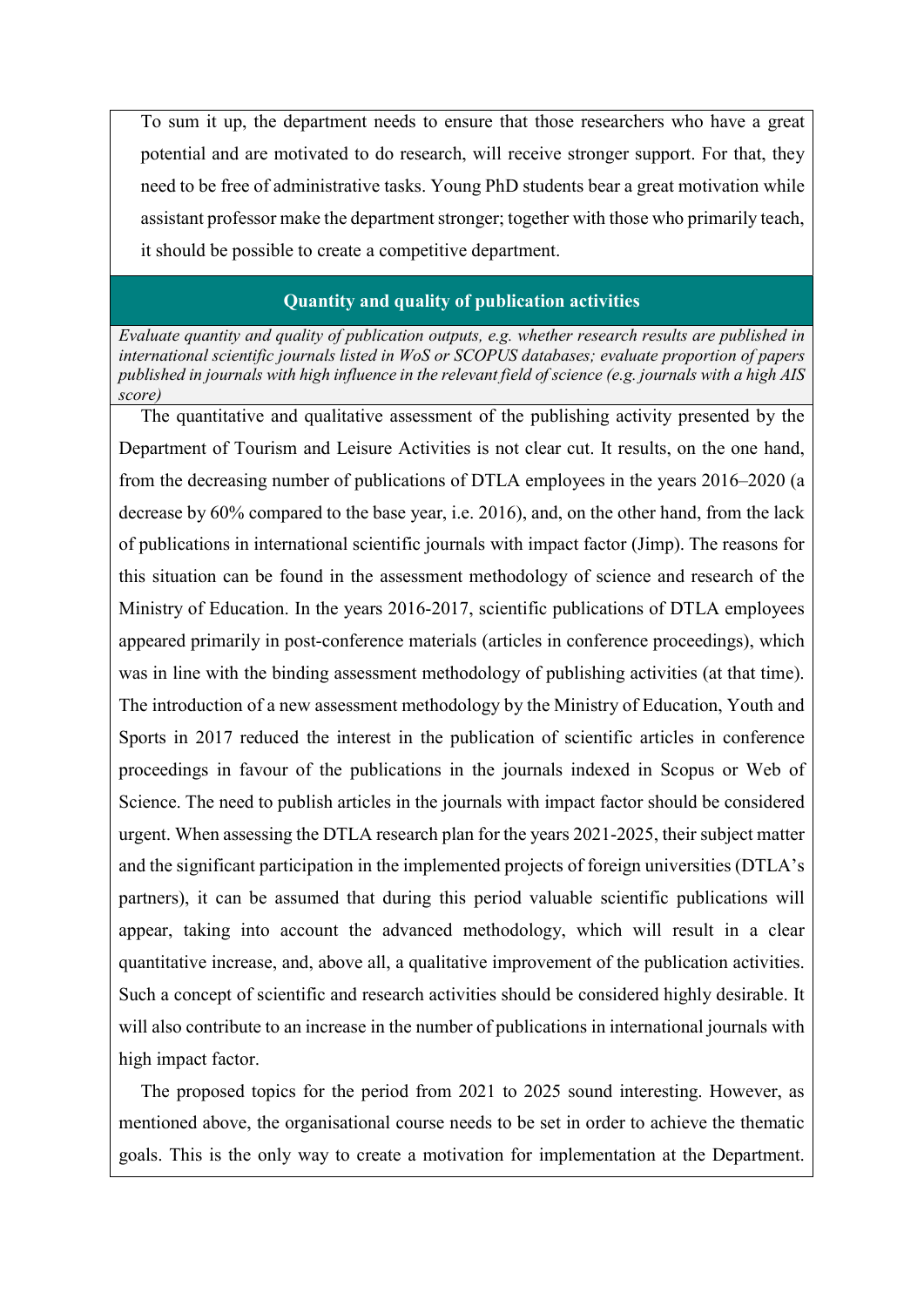Researcher with high potentials need to be free of administrative tasks in their daily work (see above). A research in cooperation with businesses and institutions, that is stronger oriented at the region, will enable new and attractive thematic focuses in research that are closer to the economy and, thus, become more innovative and attractive for journal publications. Moreover, the topic of "communication in tourism" can be designed very innovatively and guarantee a high quality in this area as well. At this place, it needs to be emphasised that the linguistic competencies at the Department need to be used much more to create English papers quicker and in higher quality.

## Correspondence between scientific activities and educational activities

Evaluate whether the focus of the research activities of the department is in accordance with the educational activities of the department

When reviewing the scientific activities of DTLA employees and the pursued research problems, their relationship with educational activities should be highlighted. The studies conducted in 2016-2020, and especially the results of these studies, enrich the content of the lectures delivered both at the specialization in tourism economics and hotel management (full-time and part-time forms), as well as the currently provided full-time professional bachelor's degree program in Tourist Industry and Tourism. The employees take part in the implementation of educational and scientific research activities and also participate in the elaboration of university textbooks and educational texts. The pursued research problems take into account the participation of students, which is reflected in bachelor's and sometimes diploma theses.

The implementation of the ESF project "Development of education at the Silesian in Opava" (period 2017-2022) and the projects planned for the years 2021-2025 will enhance the relationships between both scientific and educational activities.

Especially the young PhD students are interested in a stronger ERASMUS collaboration. ERASMUS teaching mobility programs with foreign universities need to be aimed for to keep the young researchers motivated. This will also strengthen the necessary internationalisation of the Department. The region in the border area of Czech Republic, Poland and Slovakia is attractive for researchers from other countries.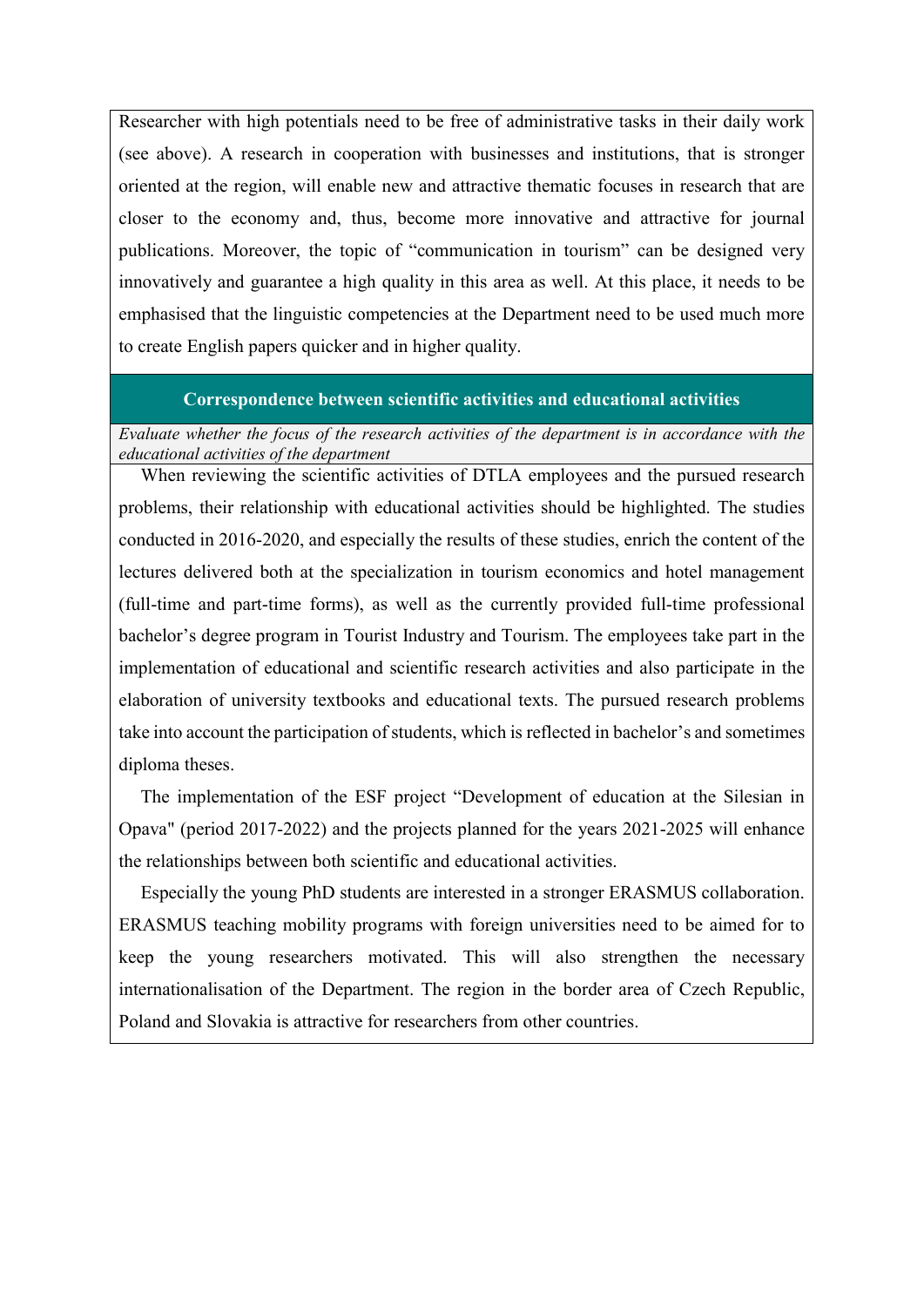#### Department staff and its development

Evaluate composition of the team, e.g. whether there is appropriate number of professors, associate professors, assistant professors with Ph.D., assistants without Ph.D. and internal Ph.D. students; evaluate the personnel development of the department in the covering period

The Department of Tourism and Leisure Activities employs 11 academic staff members and 1 internal doctoral/PhD student (interruption of study). The structure of academic staff results from the division of DTLA into three professional sections: Tourism (4 academic staff), Foreign Languages (6 academic staff) and Sports Activities (1 academic staff). The number of admitted students gradually puts pressure on the capacity to increase the number of seminars and final theses supervisions. Therefore, the academics at the Department have focused mainly on ensuring the teaching process and on supervising the students' theses (on average 10-20 theses per employee). As a consequence of such involvement of the Department employees in the didactic process, we are facing a lack of clear scientific development. In the analysed period, neither a habilitation nor a professorship procedure took place at the DTLA. The legitimacy of such a large group of employees (6 academic staff) in the Foreign Languages section should be considered. The staff of this section remains an important part of the teaching process within the School of Business Administration (SBA), however, it does not correspond with the research profile of DTLA. This should be perceived as a weakness of the Department's organizational structure and an element going beyond the scientific and didactic profile of DTLA including a full–time professional bachelor's degree program in Tourist Industry and Tourism.

The Department urgently needs organisational and human resource development. Young PhD candidates need to be fostered and supported, the linguistic workforce needs to be stronger interconnected with tourism. It is important for the Department's management to organize future research projects in a way to enable research teams from mixed disciplines. For example, there can be various research groups within the research area "communication in tourism", always including someone from tourism and someone from languages, as a requirement. That is how an interdisciplinary environment is created!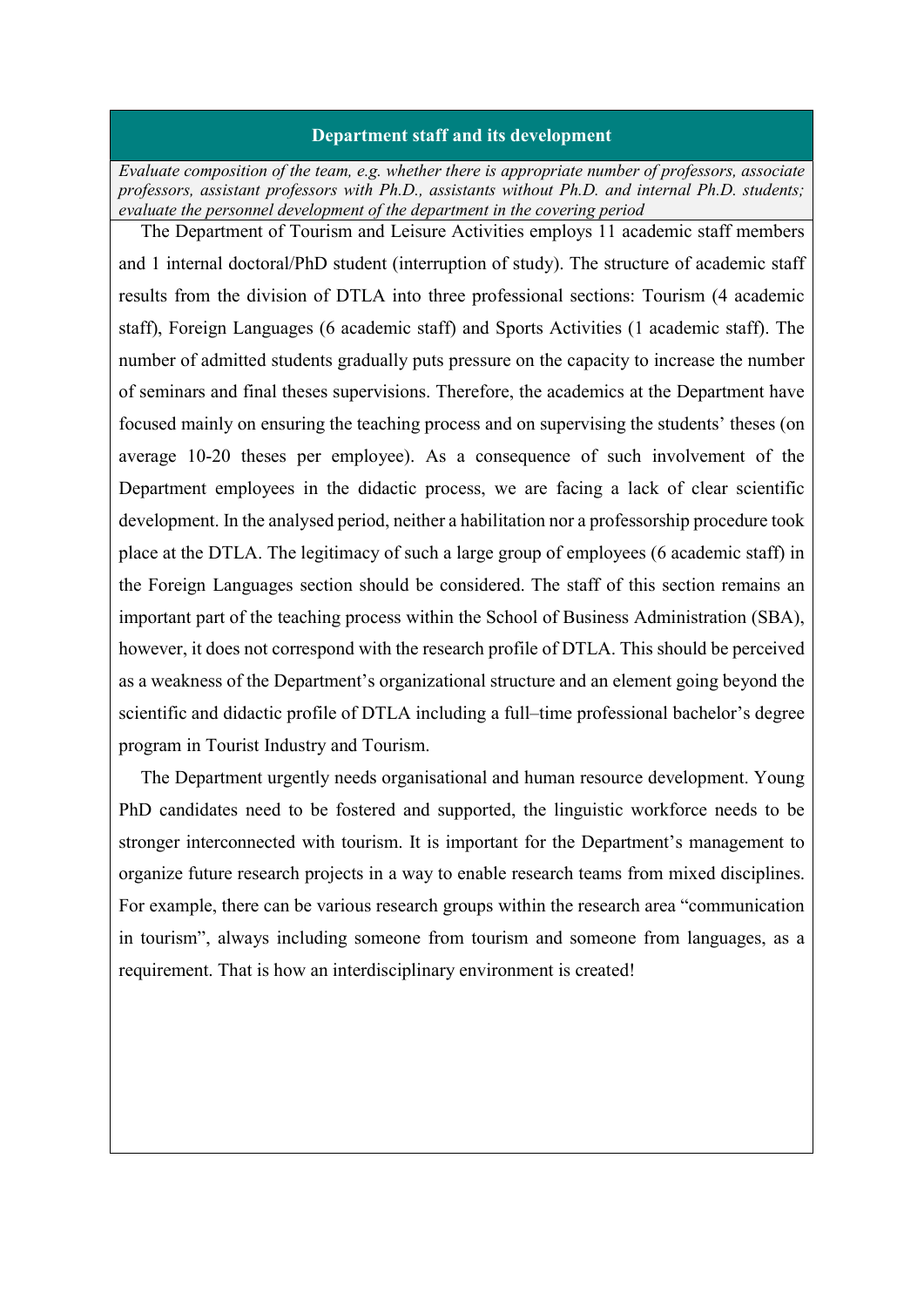#### Scientific and publication activities of Ph.D. students

Evaluate the involvement of Ph.D. students in scientific activities (e.g. students grants, publications)

The information presented in the self–evaluation report covering the period 2016-2020 does not allow an in-depth analysis of the scientific and publication activities carried out by students, including Ph. D. students. DTLA employs one internal doctoral student (currently interruption of study). There is no information about his scientific achievements and publication activities.

A positive assessment should be given to students' participation in the project within the Business Gate Academy, where they participate in the processing of specific projects based on the requirements of companies. Within the Business Gate Academy, students can participate in various workshops. They are involved in solving real practical problems of business practice.

At least one more PhD candidate is needed at the Department to strengthen the research competencies. It should also be considered to supervise the PhD candidates in cooperation with a foreign professor so that the supervision is not only the responsibility of the assistant professors.

#### Scientific projects

Evaluate research projects, consider particularly results achieved, internalisation and the share of projects funded from external resources

The implementation of research projects financed from external and internal sources is important for the career growth of academics, for obtaining subsequent academic degrees and titles, for obtaining accreditation of degree programs and strengthening the scientific position of the Department of Tourism and Leisure Activities within the university structure, as well as in the academic community of the Czech Republic. The research projects of international nature favour the development of cooperation with foreign universities as well as the internationalization of the achieved results.

In the years 2016-2020, the DTLA employees acquired and solved several research projects. Three projects were successfully acquired from among the research projects financed from external sources. The authors of the self–evaluation report assessed the success rate at the level of approximately 20%. The research projects financed from external sources include as follows:

1. Targeted research in the field of small and medium–sized enterprises to achieve a competitive knowledge economy (source of financing – ESF).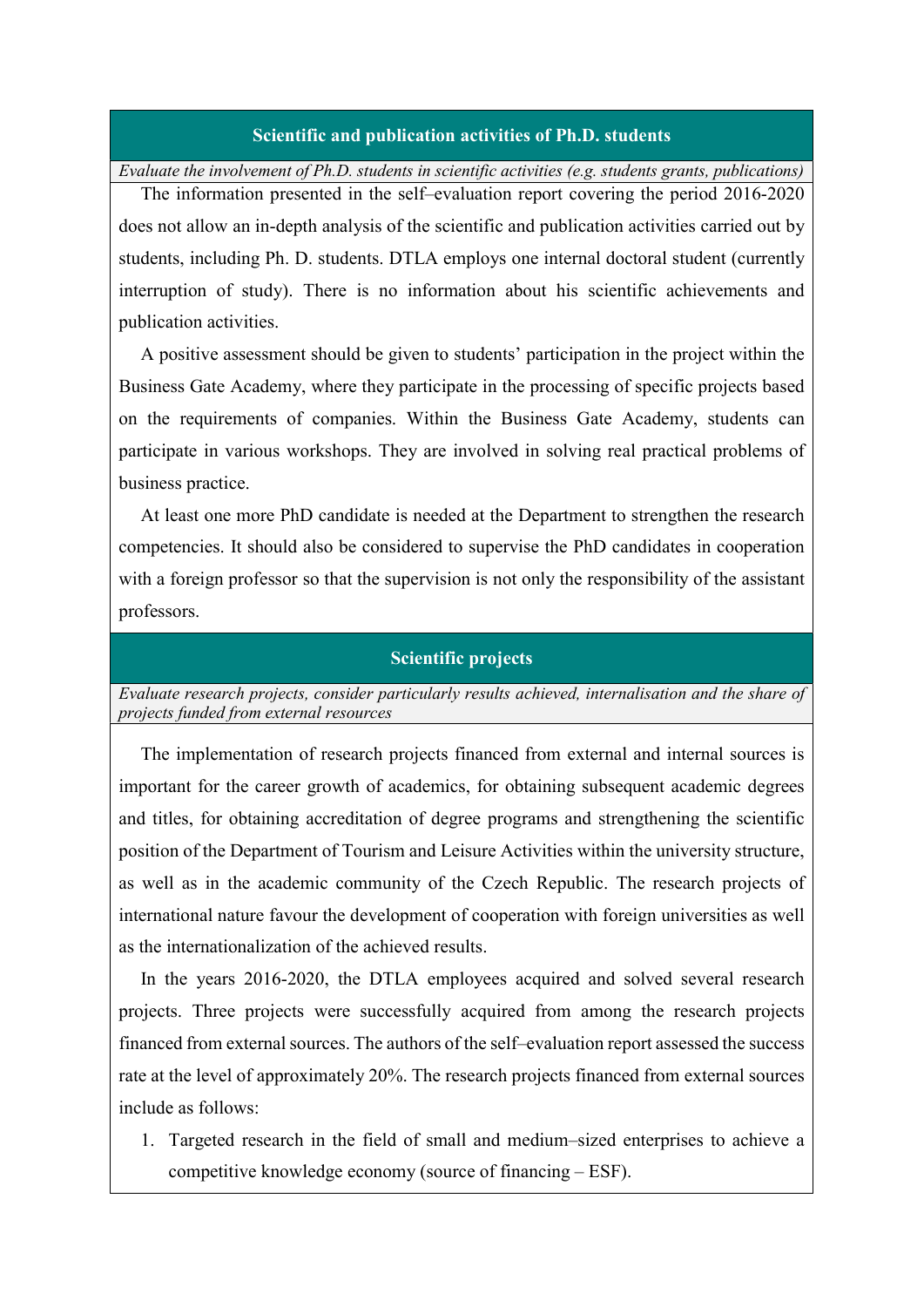- 2. The analysis of Czech Polish tourist attractions in the Moravian-Silesian Region and Katowice Voivodship (contract research).
- 3. Silesia and the Middle–Income Trap Problem Czech and Polish Regional Perspectives (ERDF, Interreg V-A).

The DTLA employees have already implemented or are still in the process of implementing two research projects financed from internal sources (university sources), namely:

- 1. Trends in tourism in the Moravian-Silesian Region (source Institutional Support of Long–term Research Development).
- 2. Trends and innovations in tourism in the Czech Republic (source Institutional Support of Long–term Research Development).

In total, the DTLA employees carried out 5 research projects in the years 2016-2020, 60% of which were financed from external sources. This share should be considered desirable. The results of implementing the above-mentioned projects predominantly take the form of scientific articles prepared by the project executors and published in the scientific journals, 3 of them are listed in Scopus database (Jsc), 5 in other scientific journals (Jost) and 9 in the proceedings from scientific conferences. The articles published in the scientific journal listed in Scopus database (Jsc) confirm the international value of the research findings resulting from the implementation of projects.

The assessed projects expand knowledge about the activity of small and medium-sized enterprises for the benefit of constructing competitive advantage in the knowledge-based economy, the role of tourist attractions in the development of tourism in the Moravian-Silesian Region and Katowice Voivodship, the identification of the most important trends in tourism in the Moravian-Silesian Region and the implementation of innovation in tourism in the Czech Republic. It can be expected that carrying out subsequent projects planned for the years 2021-2025, with the significant participation of foreign universities, will contribute to the internationalization of research and the popularization of its findings, e.g. in foreign journals with impact factor as well as during international scientific conferences.

To sum it up, it is important to foster cooperation through ERASMUS. Particularly ERASMUS teaching mobility programs should be used stronger by all researchers at the Department. This will enable international contacts that may lead to international project cooperation which, then again, strengthens the visibility of tourism research in Karvina.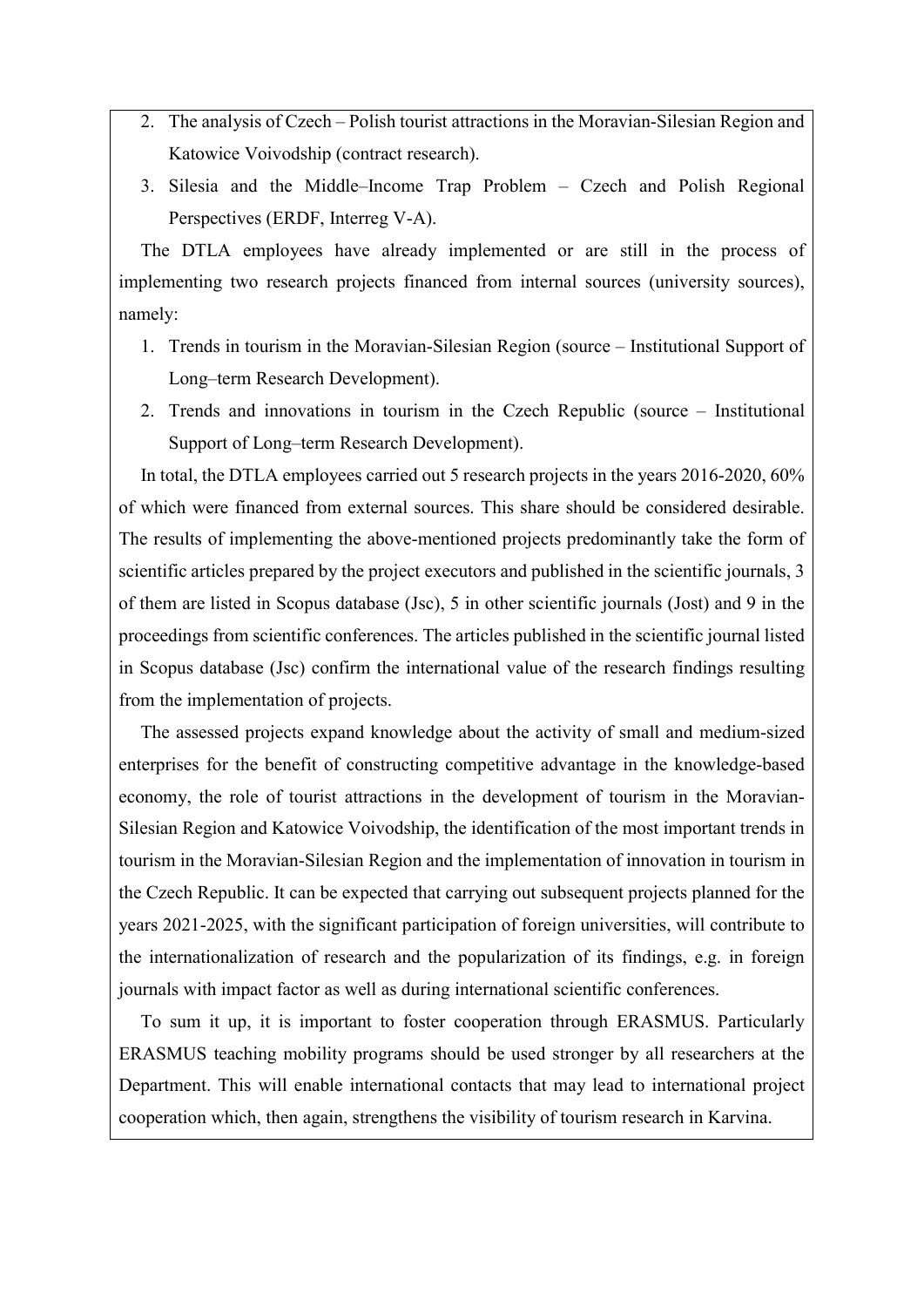#### National and international cooperation

Evaluate national and international co-operation of the department  $-e.g.$  whether department members are involved in international research teams; incoming and outcoming research mobilities Cooperation at the national and international level plays an essential role in building the

DTLA's position as an important research and teaching unit. It refers to the cooperation with universities operating within the Czech Republic as well as the foreign ones. At the national level, the cooperation of the DTLA with national and regional professional agencies and companies in business and tourism is highly important. The list of the entities involved is significant and they represent not only the local government units, but also national associations and economic self-government entities, such as, e.g., the Czech Association of Hotels and Restaurants, the Guides Association of the Czech Republic or the Association of Professional Ski Teachers. The cooperation with tourist companies is reflected, among others, in the implementation of joint research projects which have an application dimension. It is focused on the scientific development of the DTLA employees and on enriching the content of lectures in the subjects included in the university curriculum (e.g. a full-time professional bachelor's degree program in Tourist Industry and Tourism). The DTLA's cooperation with Czech universities in the period under review is related to, i.a., coorganization of the annual conference entitled: Current trends in spa, hospitality, and tourism. Another example of departmental activities is the cooperation with the Association of Scientific Exports in Tourism (SVECR). It covers participation in the prepared and published monographs (e.g. Urban Tourism  $-2019$ , Rural Tourism  $-2020$ ), the organization of scientific conferences and meetings of experts – members of the association.

The DTLA's cooperation with foreign universities from Slovakia, Poland, Turkey and Bulgaria remains relatively extensive. It results in publishing articles in foreign journals, peer-reviewed proceedings from foreign conferences, participation in the elaboration of study support materials, the organization of international workshops or the participation in an international week. In the area of the DTLA's activities at the international level, the following should be emphasized, among others:

- long-term cooperation with the Department of Tourism, Faculty of Economics, Matej Bel University Banska Bystrica,

- cooperation with the Wroclaw University of Economics and Business, the branch in Jelenia Góra,
- cooperation with the Slovak Faculty of Business of EU in Bratislava,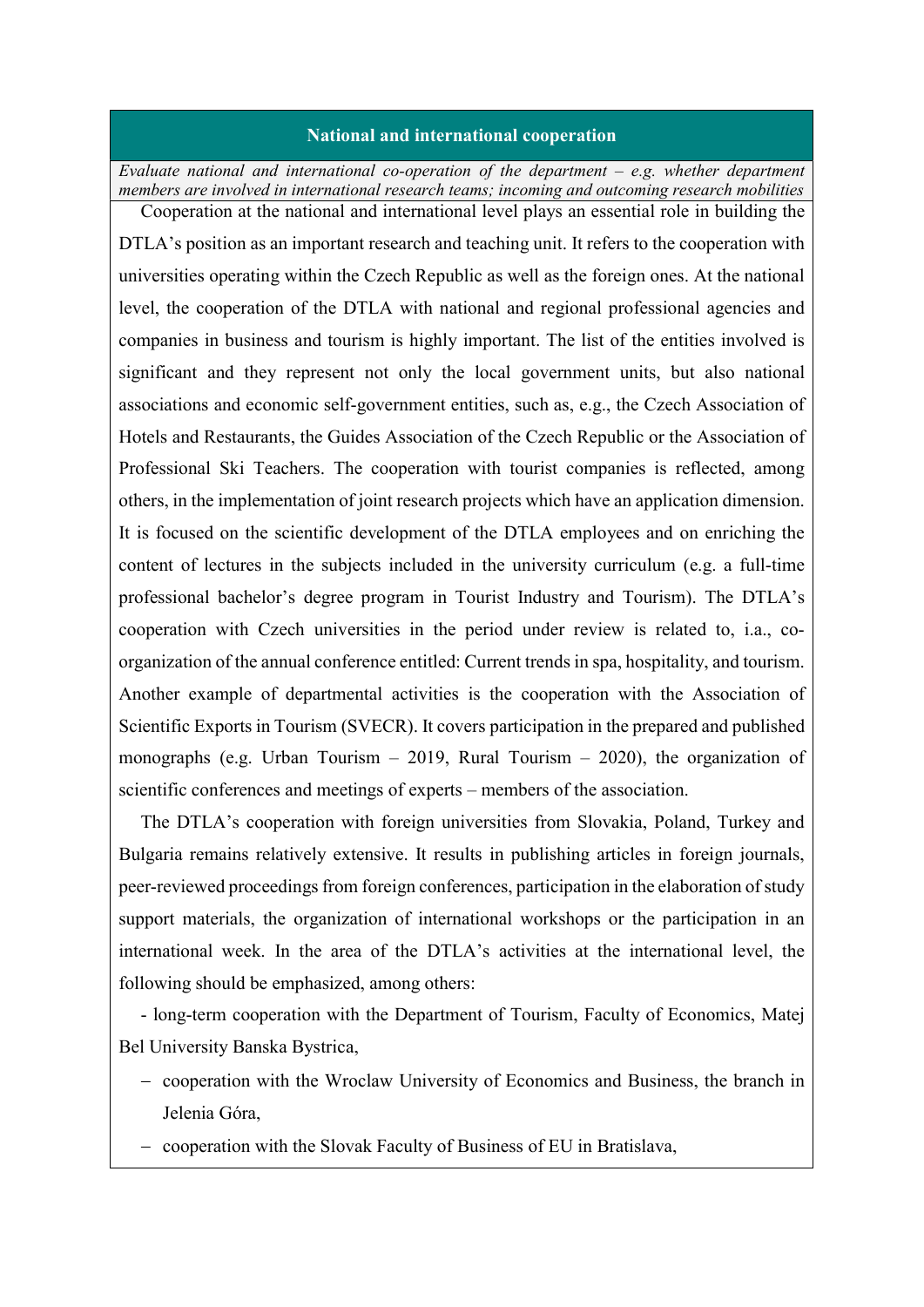- cooperation with the Bulgarian University of Food Technologies in Plovdiv.

The cooperation with the above-mentioned universities covers joint research projects (in the field of tourism, especially hospitality and spa, gastronomy, hotel management and regional tourism), as well as short-term semester mobilities of Erasmus+ teachers and students. The cooperation in this area facilitates the involvement of the DTLA's employees in international research teams, incoming and outcoming research mobilities.

 The extension of international cooperation in the sphere of research and the exchange of teachers and students with new universities from the European Union member states should be of great importance in the nearest perspective (e.g. in the years 2021-2025) for further development of the DTLA.

Cooperation through ERASMUS needs to be expanded in this area as well. This will allow for the necessary internationalization.

#### Social significance of scientific activities

Evaluate scientific activities and their impact on society in the covering period  $2016{\text -}2020 - e.g.$ whether there is a positive impact of the department's research activities on society

The social dimension and importance of the research activities conducted by the DTLA employees should be perceived in three areas, namely:

- identifying the most important trends in tourism and their perception by the selected tourism enterprises, especially in the Moravian-Silesian region, as well as taking up the activities which accord with the challenges of the tourism market,
- ˗ innovative activities carried out by the enterprises in the tourism sector of the Moravian-Silesian region, constituting a response to the trends in this area on the tourism market,
- ˗ the assessment of consumers' satisfaction with using the services of accommodation and catering facilities, tourism operators and tourism agencies.

The assessment of the above-mentioned activity areas referring to the entities operating in the tourism sector must be perceived through their application dimension. The research findings constitute a good basis for these entities to undertake activities focused on changing the service offer and improving its quality. In turn, the assessment of customer satisfaction with tourism services is a good information background for these tourism sector entities which aim at improving their activities, taking into account customer expectations.

The social dimension of the research activity should be related to the implementation of two projects in the years 2016-2020, namely: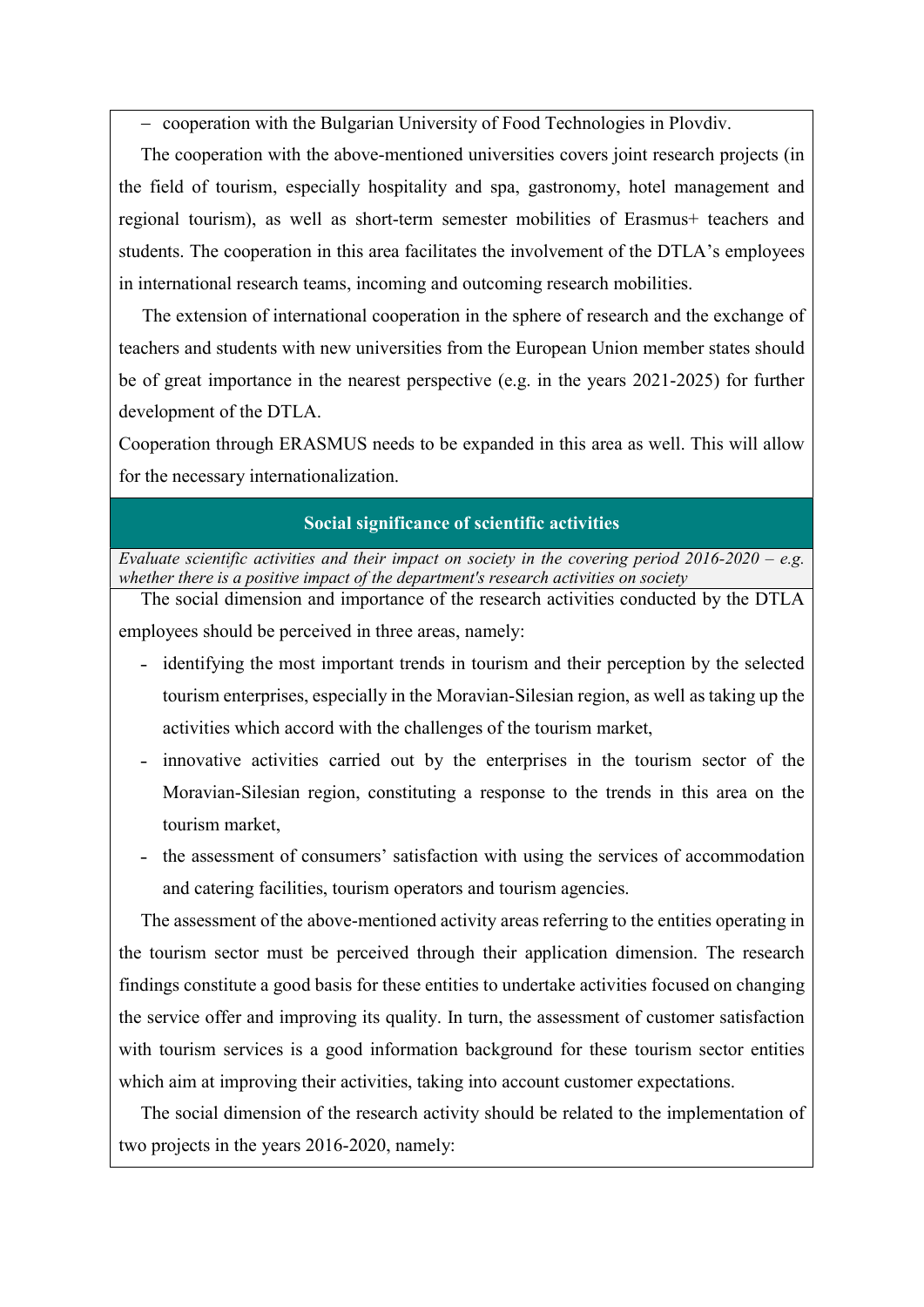- 1. Trends in tourism in the Moravian-Silesian Region.
- 2. Trends and innovations in tourism in the Czech Republic.

Scientific publications (1 article in the scientific journal listed in Scopus database, 2 articles in other scientific journals (Jost) and 7 articles in the proceedings from the scientific conference) popularize the research findings related to the indicated areas of research activity (which also has a social dimension).

Tourism has the potential to address the people in a region directly, which is a large opportunity for the Department. However, this needs to be used stronger, by linking tourism research with research on regional development. There is a particular interest in regional and tourism development as well as in regional job opportunities in tourism for young people. This will, after all, strengthen the university's role in the region, and the role of tourism research within the faculty.

#### Cooperation of the department with the application sphere

Evaluate the most significant interactions with the non-academic application/corporate sphere. Take into consideration how the evaluated department looks up for and cooperate with application partners.

A significant and highly rated activity area conducted by the DTLA is the cooperation with practice (the application sphere). The category of the DTLA's corporate partners includes mainly strategic and professional partners with whom the Silesian University has a contractual cooperation and which is provided by the department's employees. The cooperation with selected partners from tourist companies is of crucial importance for implementing current trends in the labour market to the profile of the degree programs graduates as well as the specializations guaranteed by the DTLA, joint proposals of external research and contract projects. An important component of cooperation with the application sphere is the direct participation of expert practitioners in the educational activities.

The key partners of the DTLA include, i.a., Clarion Congress Hotel Ostrava, Lázné Darkov a.s. (Darkov health resort, joint-stock company) Lázné Slatinice (Slatinice health resort), Moravian-Silesian Tourism, s.r.o.

The cooperation related to connecting students with practice through the Business Gate Centre also determines the positive assessment of the cooperation between the DTLA and the application sphere. The centre supports entrepreneurship and entrepreneurial thinking in the region and engages the School of Business Administration in Karviná and its students in solving the real practical problems of business practice. The additional benefit of this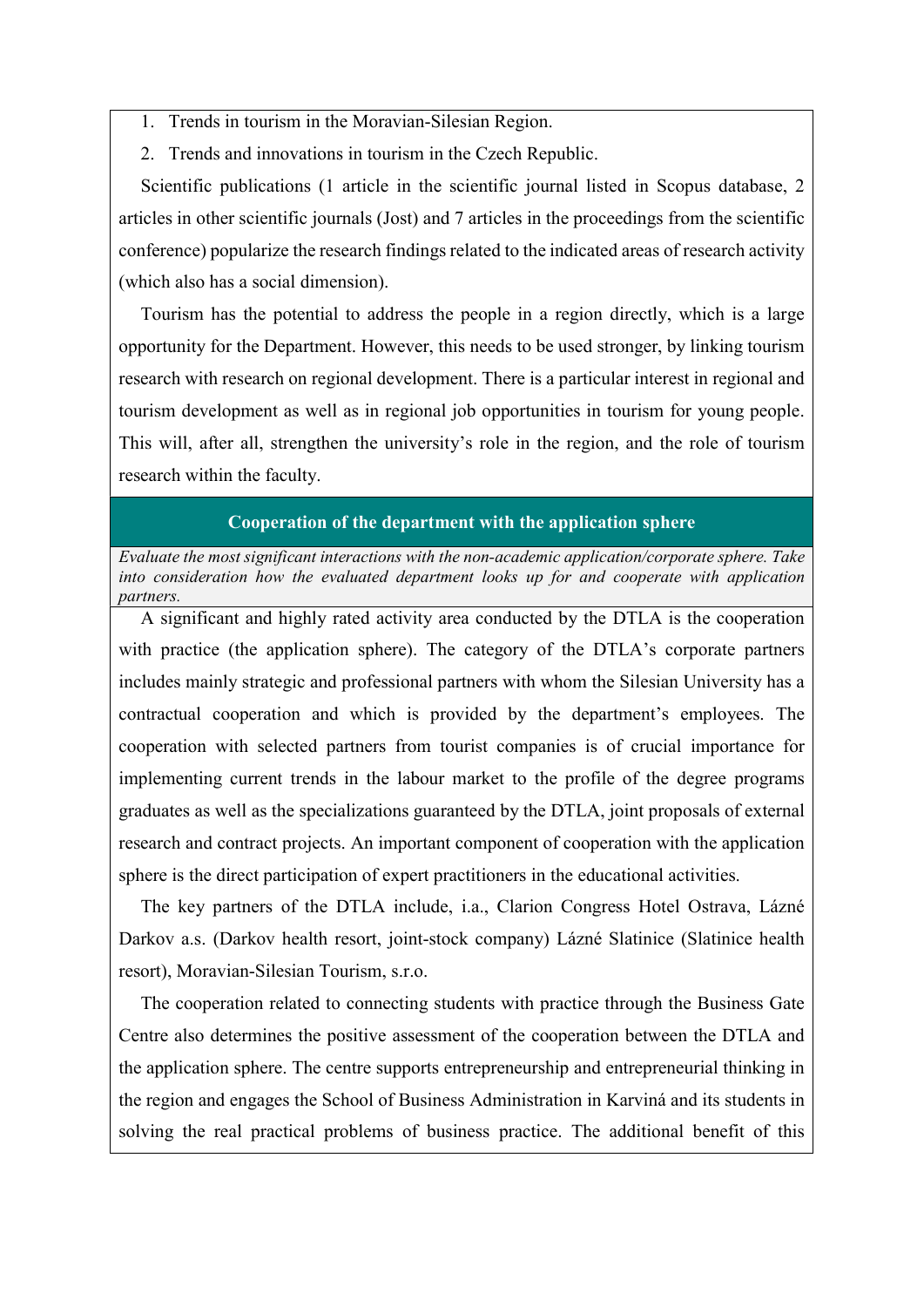cooperation (with the Business Gate Academy) is the possibility for students and teachers to participate in various workshops.

#### Overall assessment and recommendations

Summarize here the key findings of your assessment in the context of the whole evaluation and suggest concrete recommendations for improvement and progress.

The analysis of the Self-Evaluation Report covering the period 2016- 2020 as well as the scientific output, the research and teaching activities of the academic staff employed at the Department of Tourism and Leisure Activities constitutes the basis for formulating the final conclusions (the key findings of the whole evaluation).

In the light of the presented information, available to the reviewer preparing the assessment of the individual activity areas conducted by the DTLA, the overall assessment is positive. This does not mean that the reviewer does not notice the strengths and the weaknesses of the activities carried out by the DTLA. Among the strengths of the activities performed by the DTLA's employees the following should be listed:

- 1. The activities of the Department employees in the field of scientific research. Their research has a cognitive and application dimension, and its findings expand the knowledge regarding the current tendencies and trends in tourism in the Czech Republic, the innovations implemented by the entities operating in the tourism sector and the satisfaction of consumers using tourist services.
- 2. Scientific output of the employees covering the years 2016- 2020. It presents the total of 85 publications. They include, among others, monographs (1), chapters in monographs (5), articles in the scientific journal listed in Scopus database (3) and articles in other scientific journals (25). In particular, the articles published in foreign scientific journals serve the internationalization of the research findings and constitute a good basis for building the DTLA's position within the national and international academic environment.
- 3. Connecting the results of the scientific research with the didactic process. When reviewing the scientific publications of the Department employees and the findings they presented, their impact on the contents included in the subjects taught within the framework of the full-time professional bachelor's degree program in the Tourist Industry and Tourism is well noticeable. The research results are also presented in the elaboration of university textbooks and educational texts.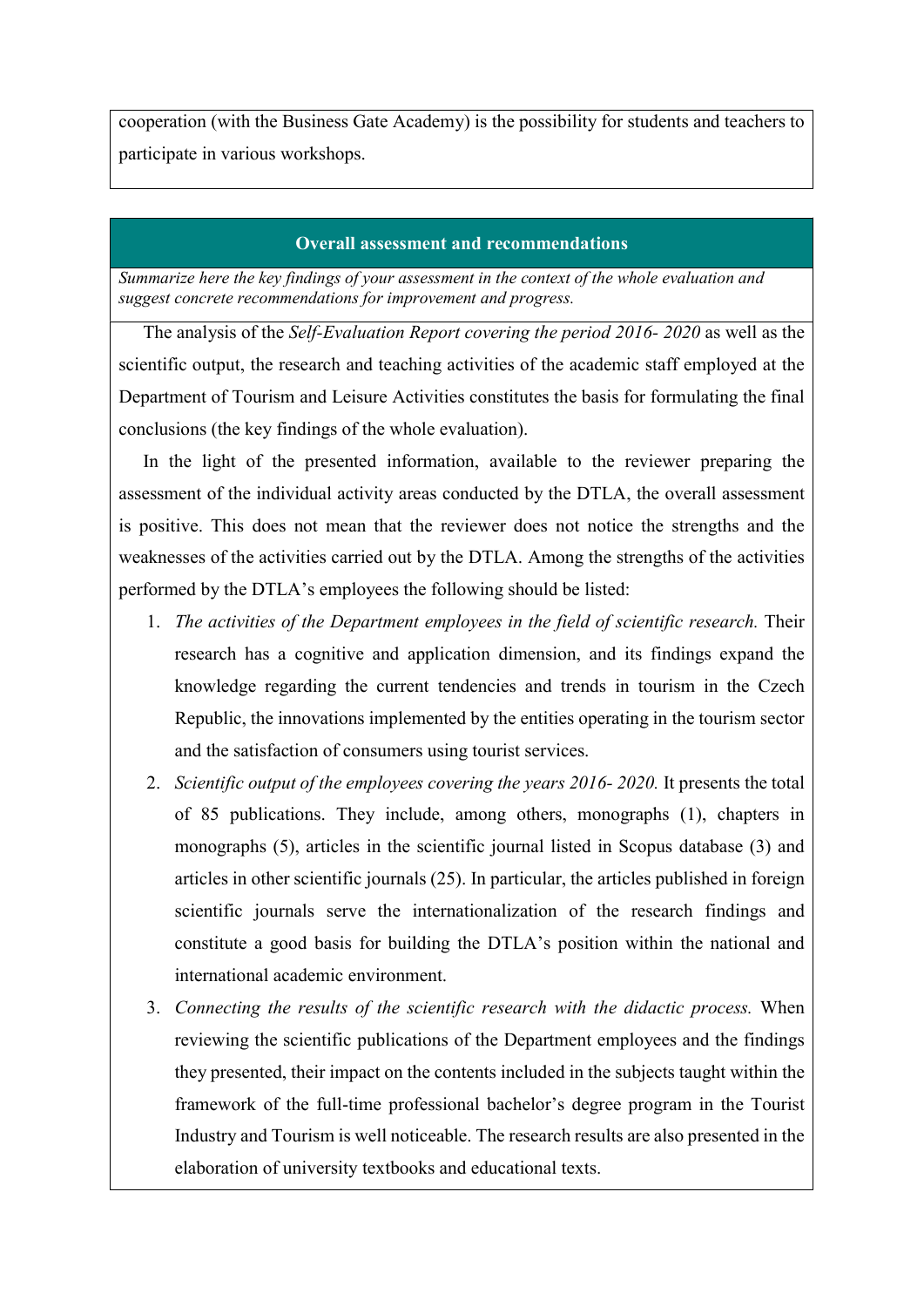- 4. The participation of students in the research projects carried out by the Department. It finds its confirmation in both bachelor's and diploma theses.
- 5. Strong commitment of the Department employees in conducting diploma seminars. This is confirmed by the number of students' theses per employee (on average  $10 -$ 20 theses per employee).
- 6. Increasing involvement of the DTLA's employees in the implementation of research projects financed from external sources. In the years 2016-2020, the academic staff of the Department carried out 5 research projects financed from external sources. The results of their implementation took the form of publications in peer-reviewed journals (Scopus database, the other scientific journals, in proceedings from the scientific conferences).
- 7. The systematically developing cooperation of the DTLA with national and foreign universities. This cooperation refers to the joint organization of scientific conferences (of national and international importance) and the implementation of joint research projects with the following foreign universities: Matej Bel University (Faculty of Economics, Department of Tourism), Wroclaw University of Economics and Business (a branch in Jelenia Góra, the Department of Marketing and Tourism Industry Management), University of Economics in Bratislava (Faculty of Business) and Bulgarian University of Food Technologies in Plovdiv.
- 8. The involvement of the Department employees in research projects of crucial social significance. The research findings addressing the problems of innovations in tourism and customer satisfaction using the services provided by tourism companies (the accommodation and catering facilities, tourism operators and tourism agencies), their popularisation through scientific publications and meetings with the representatives of the tourism sector (e.g. in the form of workshops) are of essential importance for the increasing social dimension of the activities performed by the employees of the DTLA.
- 9. The expanding and intensifying cooperation of the Department with the application sphere. The cooperation of the DTLA with the selected partners representing practice, i.e. the tourist companies, local government units (Moravian-Silesian Region), the economic self-government units in tourism (e.g. Czech Association of Hotels and Restaurants, Association of Scientific Experts in Tourism, Guides Association of the Czech Republic) is highly significant for the implementation of current trends in the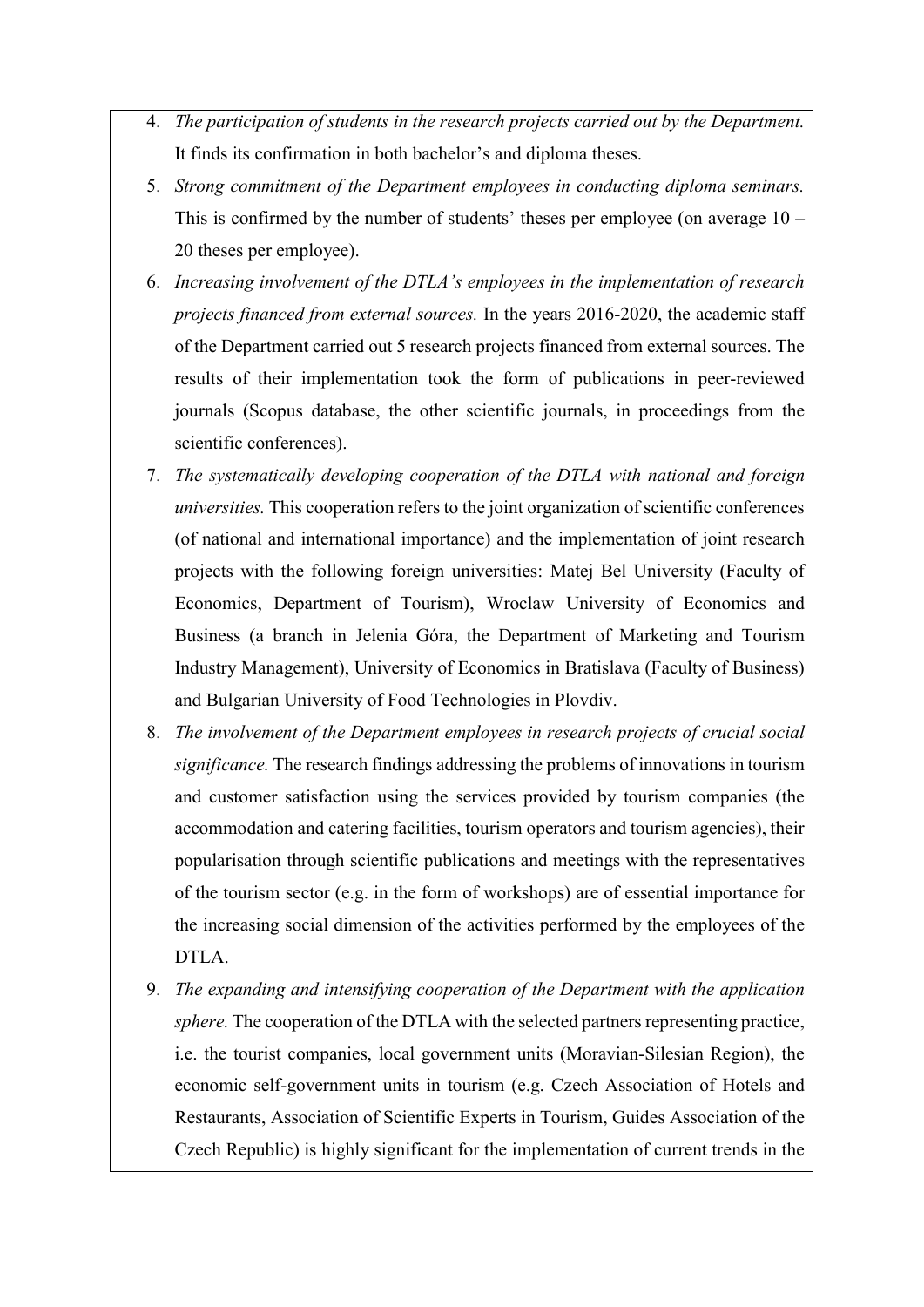labour market to the profile of the degree programs graduates and the specialization guaranteed by the Department.

10. The cooperation of the DTLA with the application sphere, expressed in engaging students in business practice through the Business Gate Centre. It allows for the development of entrepreneurship and entrepreneurial thinking in the region and for involving the School of Business Administration in Karvina and its students in solving real practical problems of business practice.

Among the weaknesses of the DTLA employees' activities the following can be included:

- 1. There are no scientific articles presenting the research findings on the carried out research projects in international scientific journals with impact factor (Jimp). The majority of the scientific achievements are presented in the journals of much lower prestige and recognition in the international academic community.
- 2. The absence of clear scientific development of the DTLA's employees measured by the number of new habilitation and professorship procedures. This is due to high involvement of employees in the teaching process and the growing number of seminars and final theses supervisions, among others.
- 3. The presence of the Foreign Languages section (6 academic staff) in the organizational structure of the Department. Although the employees of this section show great involvement in the didactic process of the university and participation in the implementation of research projects, their thematic orientation does not accord well with the scientific and research profile of the Department of Tourism and Leisure Activities.
- 4. The absence of the scientific and publication activities of Ph.D. students. This confirms the lack of policy related to the scientific development of young staff within the framework of the activities conducted by the Department, as well as their low effectiveness.
- 5. Low effectiveness of the Department's efforts in acquiring further research projects financed both from external and internal sources (university sources). This is confirmed by the success rate approx. 20%.
- 6. Limited range of international scientific conferences organized or co-organized by the Department. In the years 2016-2020, the participants of these conferences came predominantly from the universities in Slovakia and Poland. Therefore, these conferences serve, to a small extent, the internationalization of the scientific and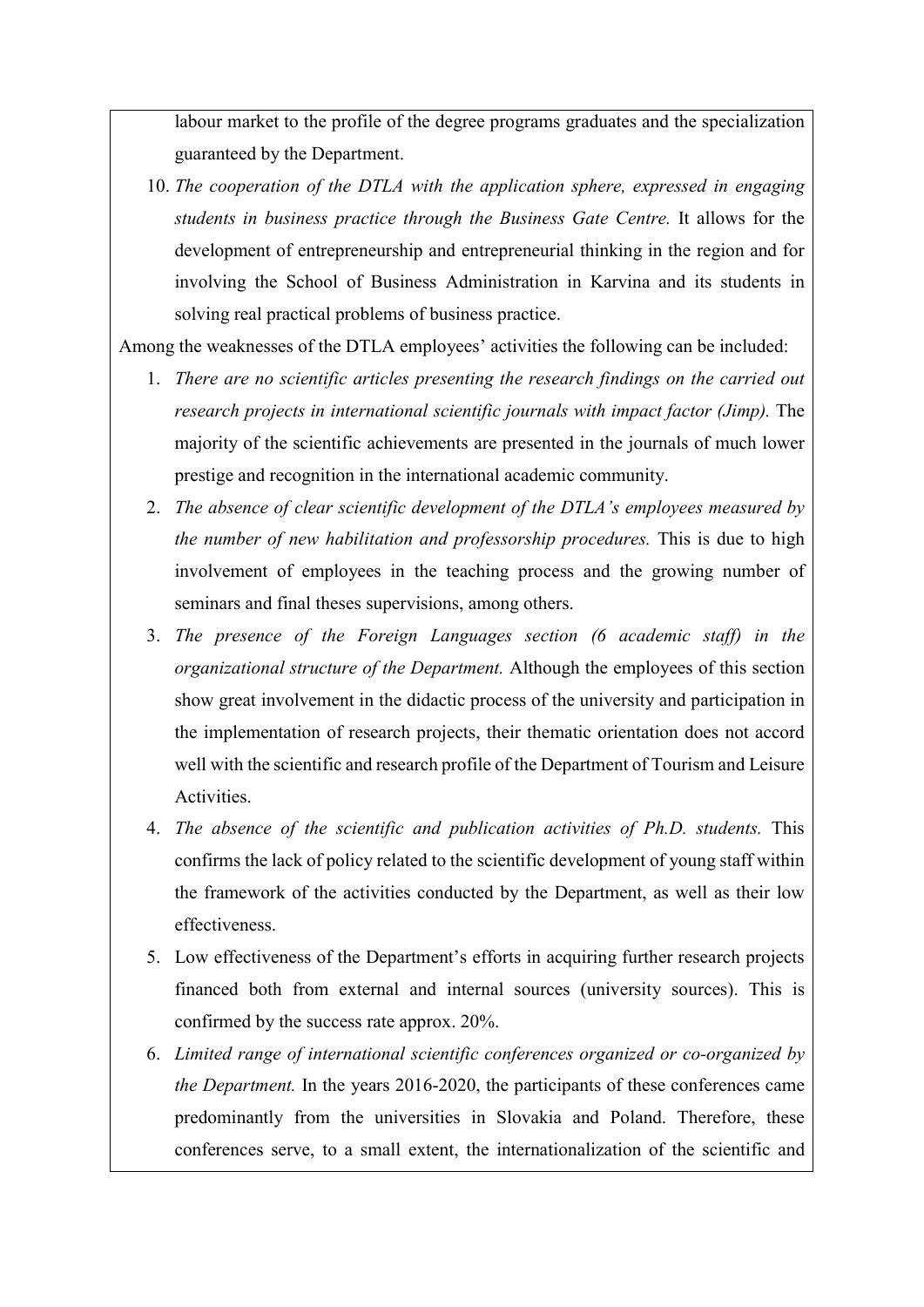research activities conducted by the DTLA and the establishment of new contacts, which remains the condition for further development of the Department and for strengthening its position in the international academic environment.

Taking into account the strengths and especially the weaknesses of the research activities, the following recommendations can be addressed to the Department of Tourism and Leisure Activities:

- 1. It is well-founded and desirable to extend the subject matter of the scientific research undertaken by the DTLA's employees. This expectation is significantly reflected in the proposals regarding the research activity formulated in the "Concept of scientific research activities covering the period 2021-2025".
- 2. It is justified to extend the list of foreign partners participating in the planned research projects financed primarily from the external sources.
- 3. Further development of the DTLA's cooperation with the entities representing practice, consisting in the implementation of the contracted research projects and the effective popularization of their findings aimed at strengthening the Department's position in the local, regional and national environment.
- 4. Undertaking activities focused on attracting new doctoral students and ensuring high efficiency of both habilitation and professorship procedures.

The basis for a strong interdisciplinary orientation exists. Implementing these potentials will create competencies that can even be of interest on an international level. This will allow for the invitation of guest professors (who could do two lectures per semester of 1.5 hours each for different student groups via Zoom) and facilitate the establishment of an international network. In order for this to happen, a lot of energy, courage, perseverance, long-term thinking and a good network with the region as well as within the university are needed. In short, this needs leadership.

Leadership means to set a goal, share this goal with others and create commitment to implement the strategies for achieving this goal together. Tourism gives the university many good opportunities for regional networking. The combination of leadership, the interdisciplinary potentials of tourism and the networking opportunities in the region is unique and needs to be utilized and developed step by step.